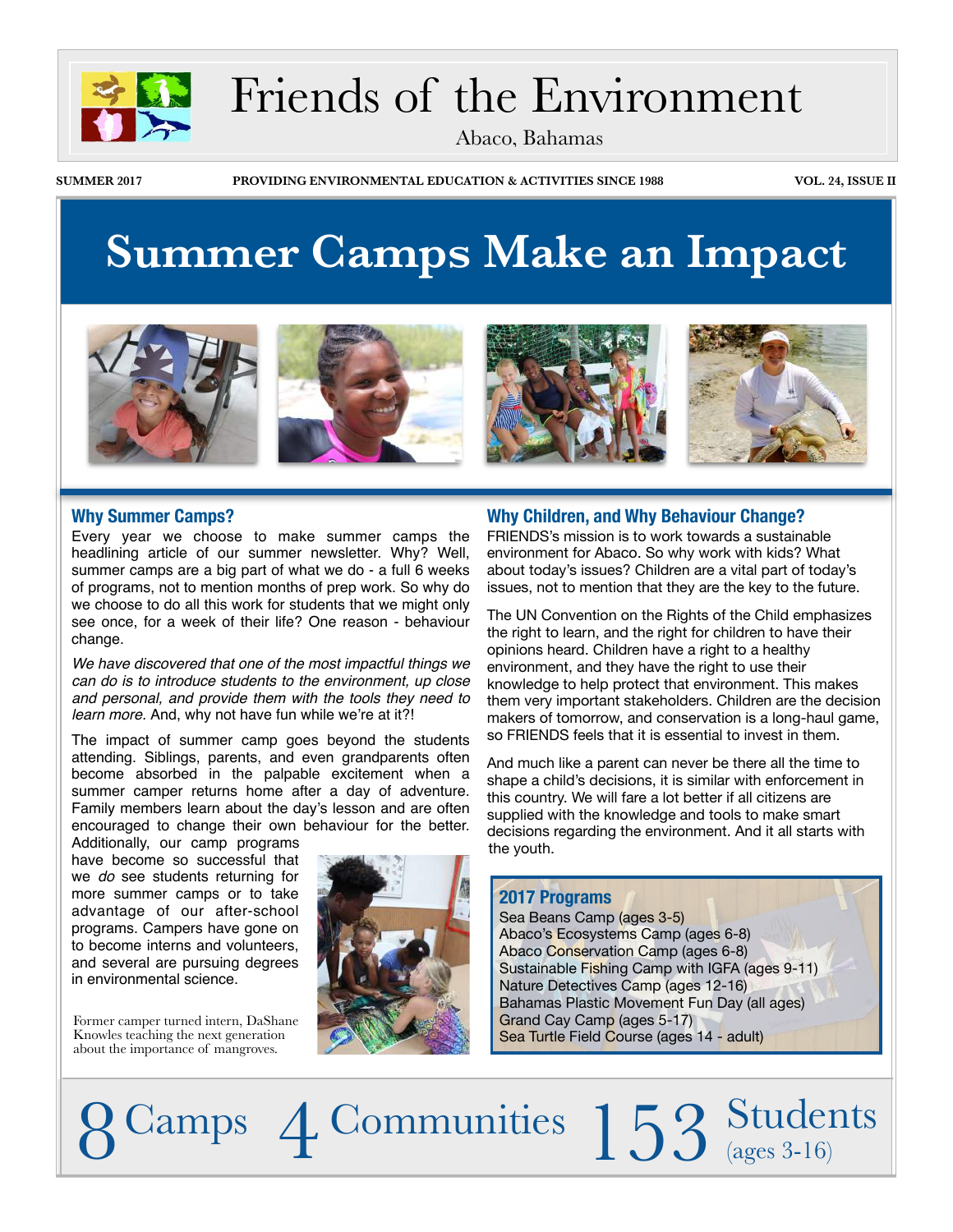### Message from the V.P.



I first joined the board of Friends of the Environment over 12 years ago as a teacher in Abaco because I saw the organization as a great resource for local educators and students. I saw the dedication and enthusiasm that the board members and volunteers brought to field trips and classroom presentations, and

I knew that it was something that I wanted to be part of. Having now served at FRIENDS in many positions including chairperson of the Education Committee, the President and the Vice-President I have watched the organization grow to include a hard-working staff of five, a new research center and continued expansion of its education programs and outreach.

Being a part of Friends of the Environment is important to me because I want to see my children and grandchildren experience all of the amazing outdoor opportunities that exist now on Abaco. FRIENDS' work in educating people about the fragile environment and best practices, reaching out to developers and community stakeholders, and providing resources for fishermen, homeowners, teachers and visitors all provide important steps in keeping Abaco's natural spaces and natural resources around for years to come!

I thank you all for your support of this amazing organization and your continued dedication to Abaco's environment - together we can ensure that this special place remains amazing for generations to come.

*Jim Richard, Board Vice Pr*e*ident*

### Join Us at our Fun Fall Events!



#### **Kayak Challenge - November 4th, Pete's Pub, Little Harbour**

A partnership between FRIENDS, the Abaco Cancer Society, and event participants to raise funds for the work of both organizations while supporting healthy living and promoting one of Abaco's newest national parks - The East Abaco Creeks. The kayak challenge will begin and end at Little Harbour. There will be a fun party at Pete's Pub including music, food, and cold beverages!

**Abaco Science Fair - November 16th, New Vision Ministries, MH**

This year's theme is "Exploring the Value of Marine Resources". All Abaco schools are invited to participate and the general public are welcome to attend (10am - 2pm).

**Turtle Trot - November 23rd, Hope Town Harbour Lodge** The best way to work up an appetite for your Thanksgiving meal! Join us for a 5k fun run/walk through Hope Town and North End all in support of marine environment education and awareness!

**Fourth Annual Hope Town Music Festival - December 8th - 10th** The Combustion Music Hope Town Music Festival is a memorable three-daylong celebration of music and giving back to Abaco. Venues include: Hope Town Harbour Lodge, Harbour's Edge, Abaco Inn, and Hope Town Inn and Marina.

**NEW!! Coastal Christmas Ornaments by Kim Rody Partial proceeds to support FRIENDS! Buy online at [www.rodyChristmas.com](http://www.rodyChristmas.com) or locally from FRIENDS.**



**Please use the enclosed envelope or visit our website and make sure you are a member for 2018! Your support helps make all of our exciting programs possible!**

### **Save the Date**

November 4th - Kayak Challenge November 16th - FRIENDS Science Fair. (Theme: Value of Marine Resources) November 23rd - Hope Town Turtle Trot, 5K

 December 8th-10th - Hope Town Music Festival February 10th - HT Reef Ball February 17th - MH Reef Ball

Jan 3-6, 2018 - Abaco Science Alliance **Conference** 



**Follow us!**

## FRIENDS Thanks Friends

**Lionfish Derby:** Green Turtle Club & Marina, Brendal's Dive Center, Abaco Tourist Office, The Bahamas Department of Marine Resources, Bobbie Lindsay, Chris Burdett, Enie & Marc Hensel, James Boyce, Jim Richard, Logan Kanan, Vicki Richard

**Advertising and Awareness:** Coastal Angler Magazine, The Abaconian, Abaco Cruiser's Net, Conch Salad TV, Steve Dodge and Cruising Guide to Abaco, The Abaco Scientist blog, Abaco Life.

**Rockin' with FRIENDS:** Abaco Inn, Doug's Place, Sail The Abaco's, Green Turtle Club, Hope Town Canvas, Abaco Pure, Verandah Resorts, Disney Cruise Line, Bruce Ost, Sasha Lickle, Lillian Cash, Sena Fuqua, Justin & Journey Higgs, The Aberle Family, Chris & Jessica Farren, Patrick Stewart, Rob Sands, Christopher Lightbourn, Elizabeth Covington, David Wright

**Summer Camp & Field Courses:** Disney's Animals Science and Environment, Disney Cruise Line, International Game Fish Association, Lindsey Sihau, Kelly Delancy and Adrianna McPhee (AMMC), Beth Whitman (FIU), Ryley Parent, Justine Thompson, Jody Albury, Lianna Burrows, DaShane Knowles, Macy Yust, Ebany Hanna, Jaro Curry, James Boyce, Grand Cay All Age School, Maxine Cephas, Greg Cephas, Kristin Russell, Big Grand Cay, Man-O-War Primary, Bahamas Plastic Movement, Kristal Ambrose, Jamie Pelecanos, Hope Town Community Center, Monica Cook, Carly Jones, Clay Wilhoyte, Science Under Sail, Jerah Coviello, Robin Smith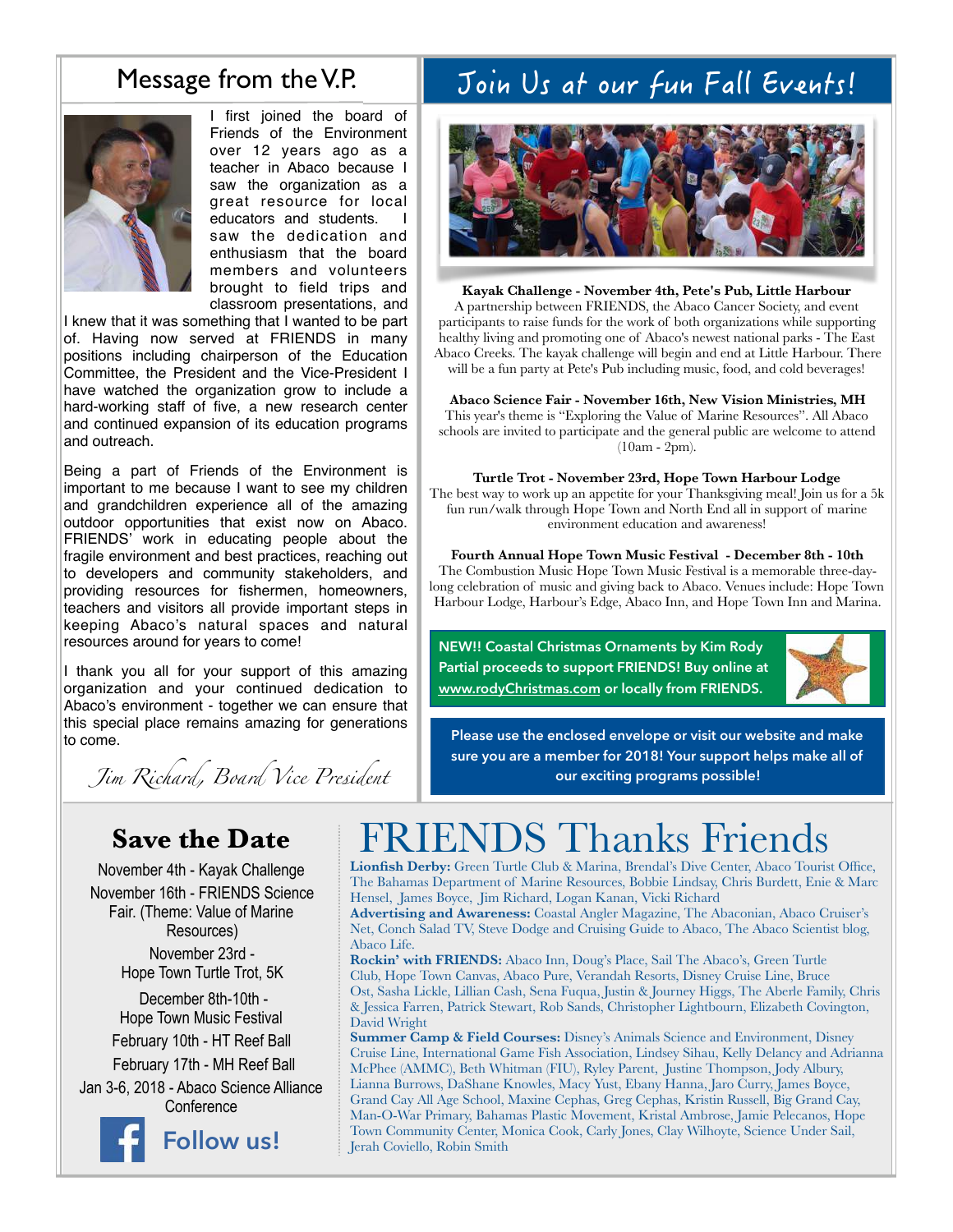## Kenyon Centre News and Updates

When FRIENDS undertook the challenge to design the Kenyon Centre, our goal was to bring science to the community, making sure that all research being done in Abaco is able to impact the community in some way. It is so rewarding to see these goals come to life in the form of hands-on experiences!



Oriol Lapiedra (Harvard University) has been studying anoles in Abaco for several years. This May, he was able to share his knowledge with our Discovery Club chapter (ages 7-12) during their herpetology badge.



An enforcement workshop held in May allowed officers to discuss common issues and seek solutions to fisheries threats.



Nature Detectives summer campers (ages 11-15) dissect an albatross bolus (regurgitated pellet) as part of activities led by Bahamas Plastic Movement to study plastic in the ocean.







Beth Whitman (FIU) has been studying Abaco's sea turtle populations in coastal wetlands since 2013. She and her research assistants have since expanded their studies to include sharks, sea cucumbers, and seagrass (AKA turtle food!). Each year, Beth partners with the Kenyon Centre to host field courses where members of the public can become a scientist for a day, helping to monitor and tag turtles in Snake Cay Creek. This year the course was held on July 13 and 14.

# Aliv with Science!

### Join us for the Abaco Science Alliance Conference, January 3-6, 2018.

Registration is free to all community members and students, thanks to sponsorship by Aliv! The conference includes a welcome reception, talks, poster presentations, and field trips. New this time, we hope to feature presentations by winners of the Abaco Science Fair, which will be held this November. We are also planning an exciting preview of the first Bahamian natural history museum!



bealiv.com

*Frank Kenyon Centre Vision: To support the work of FRIENDS by facilitating scientific research and outreach, and promoting sustainable development in Abaco, Bahamas.*